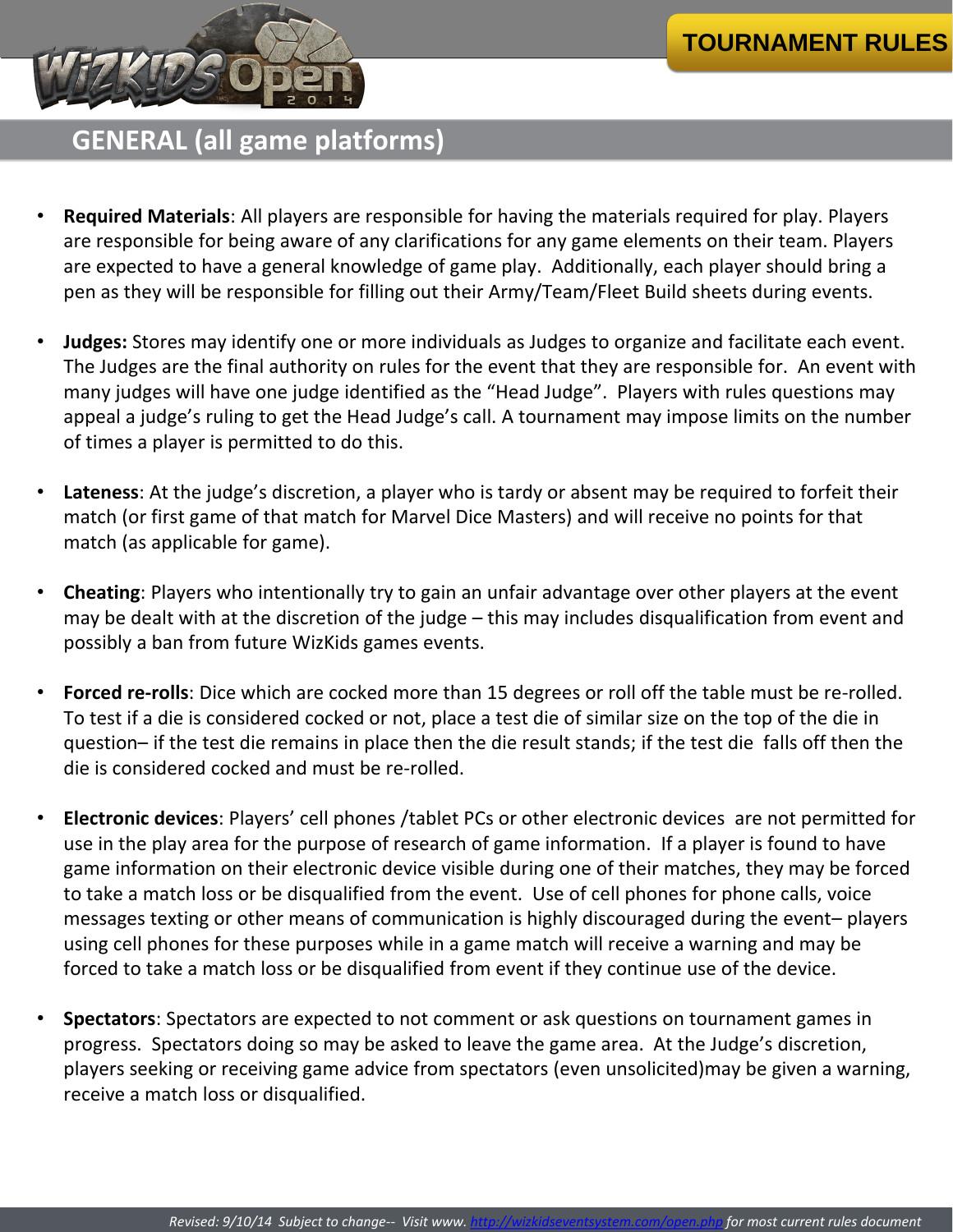- **Format**: Sealed—each player will receive 2 booster packs (Booster release TBA).
- **Maps:** Stores will be provided maps that will be considered legal maps for the tournament. The maps will be placed at designated tables. Players assigned to that table will play on the map placed at that table. For 2-sided maps, the player who is to go first may choose the side of the map (front or back face) and the player who is to go second chooses their starting area. **All Special Rules (Orange text) will be ignored for this tournament (i.e. Special Rules are not in play)**
- **Legal Product**: Only product that is pulled from the booster packs received at the event may be used on a player's team. No outside elements are allowed to be added to a player's force.
- **Resources/Relics**: Only product that is pulled from the booster packs received at the event may be used on a player's team. No outside elements are allowed to be added to a player's force.
- **Materials**: Players should bring all game components needed to play (dice, action tokens, effect tokens, etc). Players should bring their own object tokens.
- **Sealed Packs**: At the start of a tournament, players will receive 2 booster packs. When instructed by the tournament organizer, all players will open their packs and confirm the contents. A player may request a replacement pack if one or more figure in the pack is in an unplayable state. This includes but is not limited to: dial/dial sticker missing; dial sticker does not match the figure (this can be confirmed by comparing the collector number on the top of dial and the collector number printed on the dial sticker); figure missing their character card. If a figures sculpt is physically broken (i.e. missing a head/arm etc or missing the sculpt entirely) it is still considered in a playable state. A figure being considered in a "playable state" is at the Judge's discretion. A player must return all contents of the
	- pack to receive a replacement pack. Replacement packs are only available as supplies last.
- **Team Building**: Once all players have opened their packs and confirmed their contents, they will have 20 minutes to build a 300 point team.
- **Action Total**: 3 actions per turn.
- **Victory conditions**: When one player is eliminated or the time limit is reached. If the time limit is reached, the player with the most KO points at the end of that round wins.
- **Scoring**: Win/Loss and KO Points are recorded on players' Team Sheet.
- **Byes**: A bye is issued when there are an odd number of players in a Swiss event. A bye is considered a win. First-round byes are assigned randomly. In subsequent rounds, the bye is given to the lowestranked player who has not already received a bye. The Bye player receives a Win for the round with 0 points.
- **Mission/Scenario/House Rules**: There are no mission/scenario/house rules in play for this event.

### **HeroClix Nationals Qualifier (Premiere Event)**

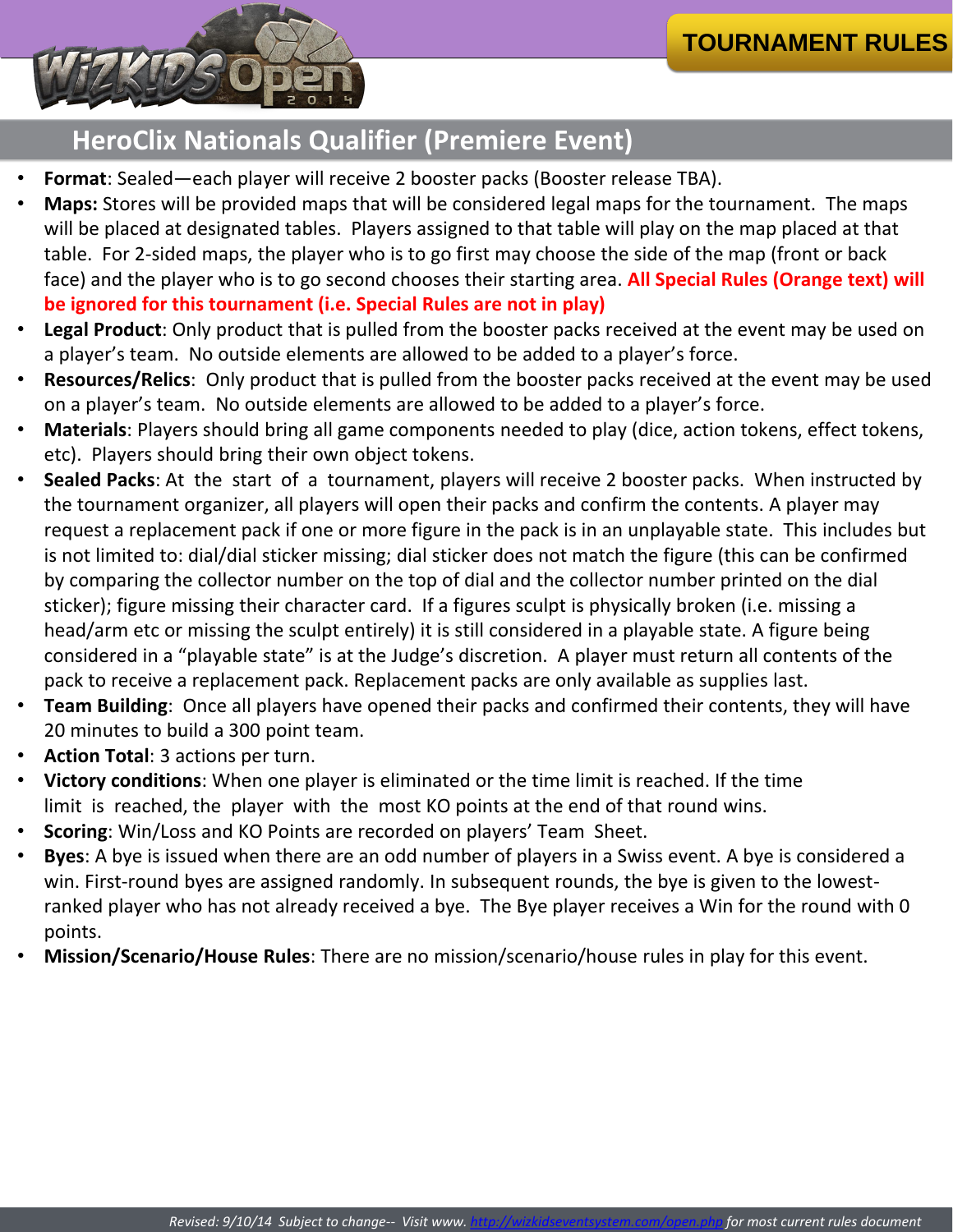- **Format**: Sealed Draft— each player will receive 1 booster pack (Booster release TBA).
- Legal Product: Only product that is pulled from the booster packs received at the event may be used on a player's team. No outside elements are allowed to be added to a player's force.
- **Resources/Relics**: Only product that is pulled from the booster packs received at the event may be used on a player's team. No outside elements are allowed to be added to a player's force.
- **Materials**: Players should bring all game components needed to play (dice, action tokens, effect tokens, etc). Players should bring their own object tokens.
- **Sealed Packs**: At the start of a tournament, players will open 1 booster pack—this booster pack and its contents are provided for tournament play and are the property of the store until after the event is completed and the contents are placed into the prize pool. When instructed by the tournament organizer, all players will open the packs and confirm the contents. If a pack is missing any cards/figures or has mismatched parts, inform the judge to receive a replacement pack. Players may only ask for a replacement pack if an item is missing from their pack. Replacement packs are only available as supplies last.
- **Team Building**: Once all players have opened their packs and confirmed their contents, each player choose one figure/game element from their pack (and associated cards/etc) and then passes the remaining contents to the player on their right. Each player then chooses one figure/game element from the remaining elements in the pack they receive and pass the remaining contents to the player on their right. This continues until all game elements have been drafted from the packs.
- **Action Total**: 3 actions per turn
- **Victory conditions**: When one player remains or the time limit is reached. If the time limit is reached, the player with the most KO points wins.
- **Scoring**: KO points are calculated for all players to determine draft order for Prize Pool.
- **Prizing:** At the end of the game (game duration approximately 45 minutes), players determine standings based on number of points KOed from other players. Players will then place all figures and elements from their booster packs/team into the center of the map and a 2014 Limited Edition HeroClix Convention Prize figure will be added to form a prize pool. Players will then conduct a snake draft until all elements have been chosen (first choices starting with winner to the last place player then reversing order after each player has chosen one element—first to last; last to first; first to last)
- **Dropping from Event**: If a player drops from the event before the event is completed, the contents of their sealed booster and/or team are to remain with the event and used as part of the final Prize Pool.
- **Mission/Scenario Rules**: There are no mission/scenario rules in play for this event.

#### **HeroClix Battle Royales (Side Events)**

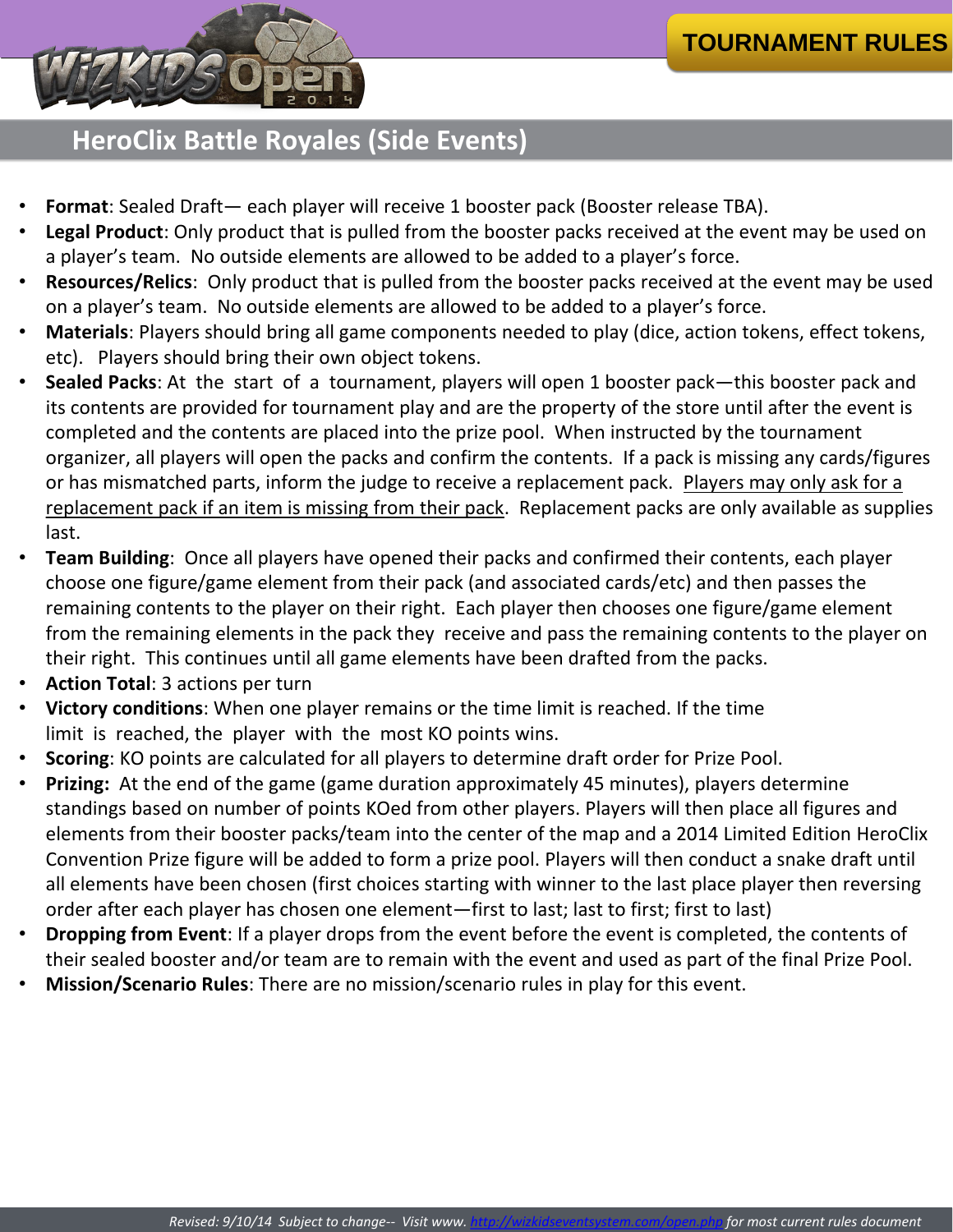- **Format**: Constructed—Standard tournament 8 characters/20 character dice/2 Basic Action Cards/20 life
- **Required Materials:** All players are responsible for bringing the materials required for play as described in the latest Dice Masters Rulebook.
- **Legal Product**: Only characters/dice from the Marvel Dice Masters: Avengers vs. X-Men set and Avengers vs. X-Men Storyline Organized Play Event Series Months 1-4 are allowed for this event.
- **General Game Knowledge & Card Clarifications:** Players are expected to have a general knowledge of game play. Players are responsible for being aware of any clarifications for any characters/dice on their team. Please refer to PDF located at the following site for card clarifications: <http://dicemasters.com/wp-content/uploads/2014/05/MDM-FAQ-FINAL.pdf>
- **Rounds**: Each round consists of 3 games, the player who wins the most games within the time limit is considered the winner.
- **Timekeeping**: 50 minute rounds (may be modified at store/judge's discretion—though store should announce this in advance). Once time is called, the active player finishes their current turn and the game proceeds to a 5 turn extension. At the end of these 5 turns the player with the highest life total is the winner. Every game in a round should have the same time limit applied to it. Barring any special circumstances, every round in a tournament should have the same time limit applied to it.
- **First Player**: For the first game of a round, determine which player goes first at random. The player who goes first in a tournament game may not attack on their first turn. The player who loses a game within a match may decide to go first or second in the next game of the match instead of randomizing which player goes first. Players should randomize who goes first after a tie.
- **Ties in Matches**: Players may tie a best of 3 series in Dice Masters in a number of ways:
- Both players have won the same number of games and have equal life totals after time is called and any extra turns or time extensions have concluded.
- Both players have won the same number of games and all other games in their best of 3 series end in a tie.
- **Games Ending on Time**: Once time is called, the active player finishes their current turn and the game proceeds to a 5 turn extension. At the end of these 5 turns the player with the highest life total is the winner. Every game in a round should have the same time limit applied to it. Barring any special circumstances, every round in a tournament should have the same time limit applied to it.
- **Scoring**: Win/Loss/Tie records are to be recorded on players' Team Sheet.
- **Pairings:** Pairings in the first round of a standard Swiss style Dice Masters tournament are determined randomly. For subsequent rounds, players are randomly paired to other players of similar record (a 2-0 player would get paired to a 2-0 player, a 1-1 player would play another 1-1 player). Players cannot have the same opponent twice during Swiss rounds.
- **Byes**: A bye is issued when there are an odd number of players in a Swiss event. A bye is considered a win. First-round byes are assigned randomly. In subsequent rounds, the bye is given to the lowestranked player who has not already received a bye. The Bye player receives a Win for the round.
- **Conceding**: A player may concede a single game to an opponent once the match has begun. A player who concedes is given a loss for that game. The conceding player's opponent is awarded a win.
- **Dice Bags**: Players may look into their own dice bag, but not their opponent's. They must mix their dice well before drawing..

## **Marvel Dice Masters National Qualifier (Premiere Event)**

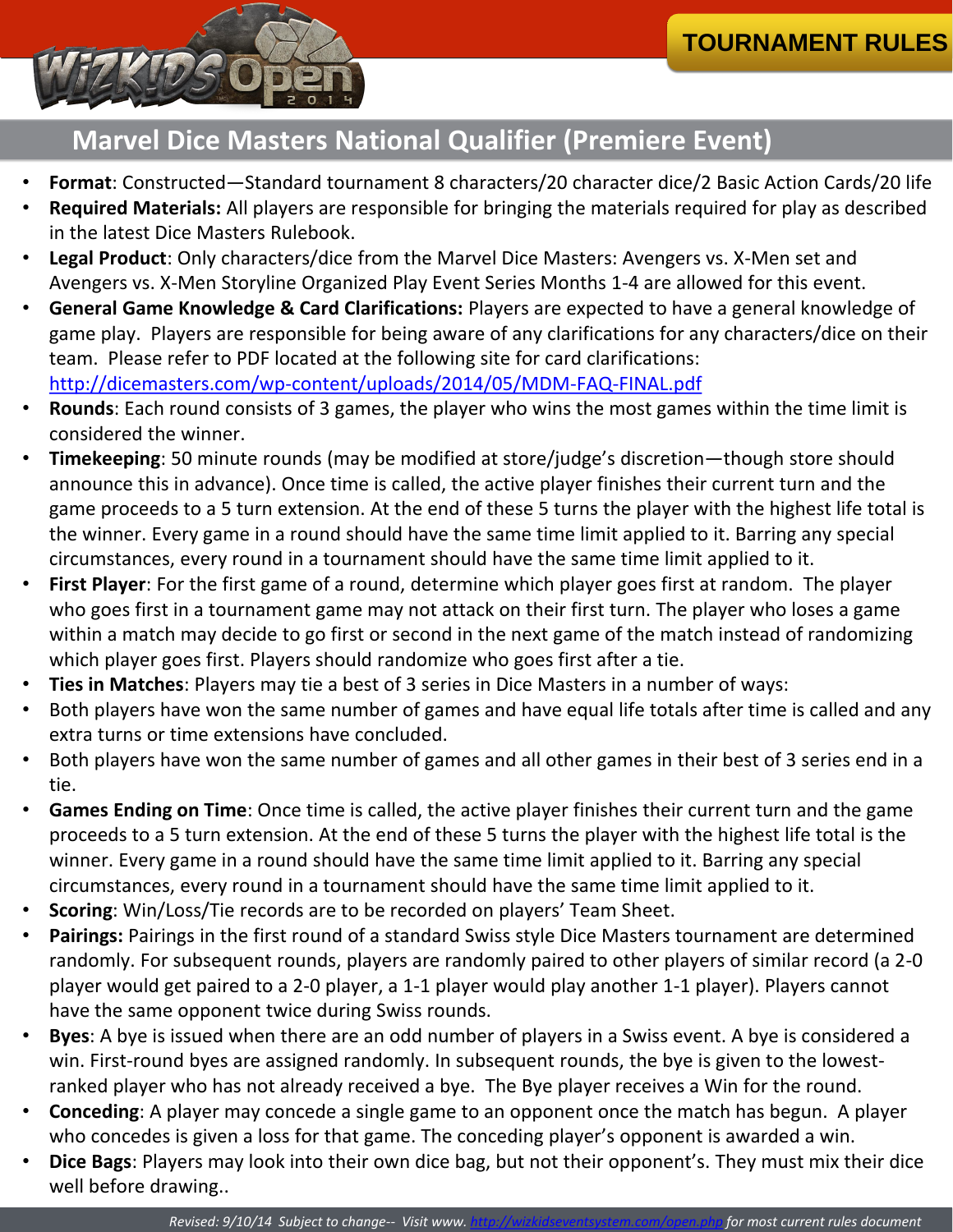- **Format**: Sealed/Constructed Rainbow Draft Format
- **Required Materials:** Each player should come to the event with 8 Sidekick Dice, 12 Basic Action Dice, 4 Indicator Cards, and 2 Basic Action Cards (players may choose which Basic Action Cards they'd like to use after completing the draft, but must use the same 2 throughout the event).
- **Legal Product**: For the Constructed Portion of a player's team, only characters/dice from the Marvel Dice Masters: Avengers vs. X-Men set and Avengers vs. X-Men Storyline Organized Play Event Series Months 1-4 are allowed for this event.
- **General Game Knowledge & Card Clarifications:** Same as Premiere Event.
- **Sealed Packs/Draft Set-up**: At the start of a tournament, players will receive 12 Marvel Dice Masters foil packs. When instructed by the tournament organizer, each player will open 6 of their packs received (as players opens their packs they should verify that the cards and dice match). Keeping their cards secret, players should set them aside into a pile of 12 cards. The next 6 packs are opened and placed into a separate pile of 12 cards in front of the player (the piles are not to be mixed). All dice are placed into the center, and arranged in the center of the table so players can see exactly which dice and how many of each will be available during the draft. We call it Rainbow Draft as players may elect to sort them by color to allow for easier visual spotting of which cards correspond to which dice during the draft. If a pack is missing any cards/figures or has mismatched parts, the player should ask for a replacement pack. Players may only ask for a replacement pack if an item is missing from their pack or mispacked (mis-matched card/dice). Replacement packs are only available as supplies last.
- **Drafting:** Each player looks at the first stack of cards from the first 6 packs they opened, selects one

card (setting it face down in front of them) and passing the remaining cards to the player to their right. After all players have selected a card, they take the pile from their left to select their next card and repeat the process until no cards remain. Once the first stack of cards is drafted, players draft the second stack the same way as they did the first, this time passing in the opposite direction (left). After drafting all packs, players should take dice from those that were set aside to match each of their cards. They will then construct a tournament team based on the Basic Action Cards they own and the cards they drafted. This tournament team can have up to 8 cards and up to 20 dice across those cards (many teams will have less than this). The basic action dice and cards and sidekick dice do not count against this limit of 8 cards and 20 dice.

- **Rounds**: Same as Premiere Event.
- **Timekeeping**: Same as Premiere Event.
- **First Player**: Same as Premiere Event.
- **Ties in Matches**: Same as Premiere Event.
- **Games Ending on Time**: Same as Premiere Event.
- **Pairings:** Same as Premiere Event.
- **Byes**: Same as Premiere Event.
- **Conceding**: Same as Premiere Event.
- **Dice Bags**: Same as Premiere Event.

#### **Marvel Dice Masters Rainbow Drafts (Side Events)**

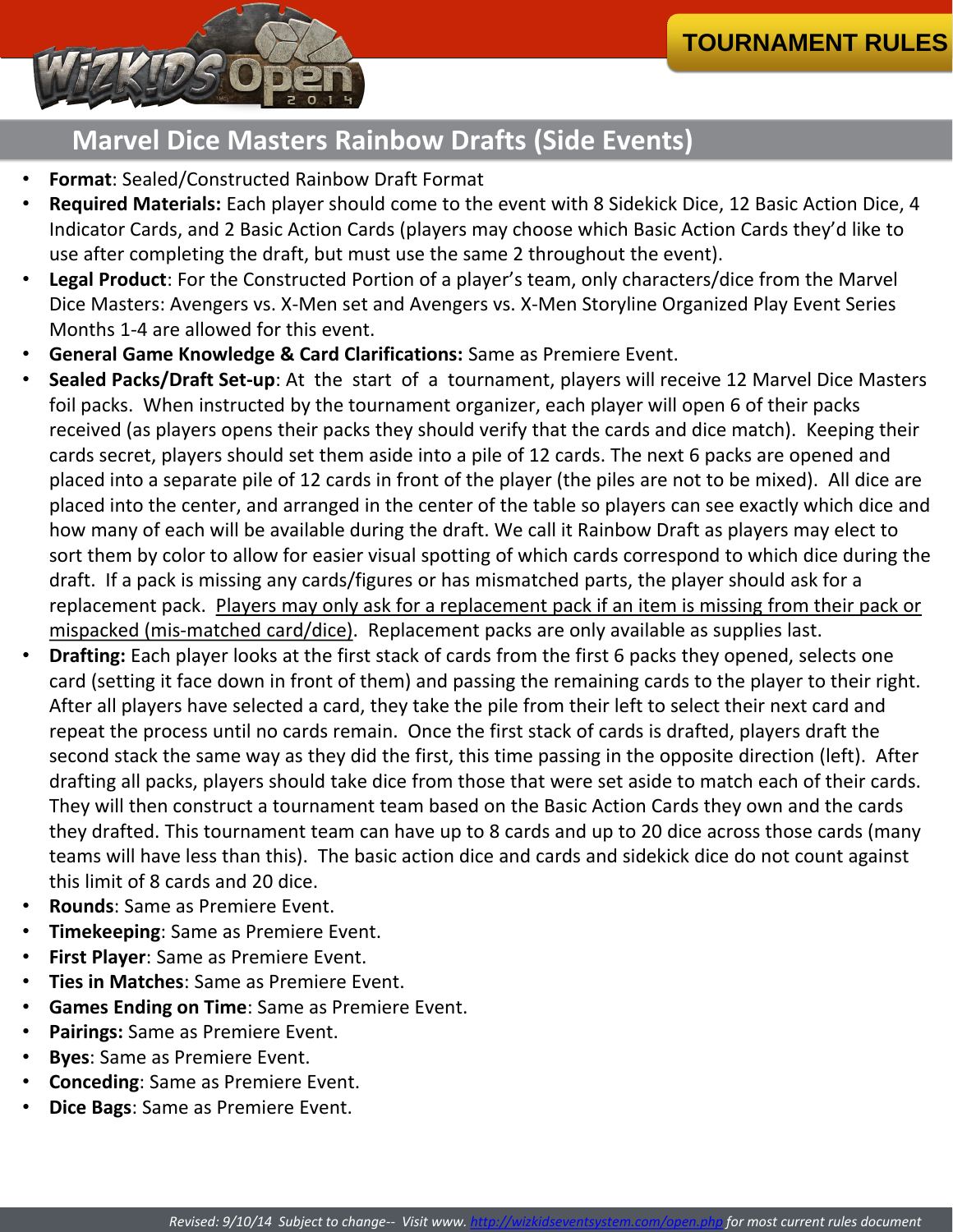2' x 3' play areas in advance of tournament or supply 2' x 3' play mats to indicate the play area. Store may opt to use 2' x 3' gridded HeroClix Star Trek: Tactics maps that can be used to designate each individual play area. For the WizKids Open events, a planet token will be placed in the center of the play area (as supplies allows—if there are not enough planet tokens to place out on all maps in play, no terrain will be used so all players will have same play area). These will operate as a Planet token as described on page 23 of the STAW Rules of Play.

- **Squad Building**: At the start of a tournament, players must record their Fleets on a Fleet Build Sheet. Players CANNOT change their fleets between Battle Rounds. Players have a number of Squadron Points (SP) with which to equip their fleets using the standard Squad Building Rules (see page 21 of the full Rules of Play). At the start of every Battle Round players must verify their opponent's Fleet build and sign off on it.
- **Resources**: In addition to normal Squad Building, each player may equip their fleet with exactly 1 Resource. The SP Costs for Resources are located on the Resource Reference Cards. Players may choose from among any Resources from the Dominion War or OP Kits 1 & 2 from the Collective Storyline Organized Play Events Series (Resources from the Collective OP3 or Resistance is Futile event series will not be allowed for this event). Players CANNOT change Resources between Rounds.
- **Victory conditions**: When one player is eliminated or the time limit is reached. If the time limit is reached, the player with the most Fleet Points at the end of that Battle Round wins.

# **Star Trek: Attack Wing National Qualifier (Premiere Event)**

- **Format**: 90/30 Constructed /Sealed—each player brings a pre-built fleet of up to 90 point and receives a STAW Tournament Booster. Upon opening the Tournament Booster, each player will use the content of the booster to make a single Ship of up to 30 points utilizing only the Ship, Captain and Upgrades found in the booster they received and adds this to their pre-built 90 point fleet (for a fleet total of up to 120 points).
- **Legal Product**: Star Trek: Attack Wing releases through Wave 6 and The Collective OP 2 are allowed for this event (Wave 7 ships, The Collective OP Kit 3 and Resistance is Futile OP materials are not allowed even for stores running this event in late September or October). The Deep Space 9 Upgrade Card packs are not allowed to be used at this event.
- **Materials**: Players should bring all game components needed to play (maneuver templates, dice, etc). Non-WizKids Games game components are not allowed (maneuver templates, dice, etc).
- **Play Area (3' x 3')**: A standard Star Trek Attack Wing Game is played on a 3' x 3' play area. Stores should measure/tape out 3' x 3' play areas in advance of tournament or supply 3' x 3' play mats to indicate the play area. For the WizKids Open events, a planet token will be placed in the center of the play area (as supplies allows—if there are not enough planet tokens to place out on all maps in play, no terrain will be used so all players will have same play area). These will operate as a Planet token as described on page 23 of the STAW Rules of Play.
- **Alternate Play Area (2' x 3')**: We recognize that some WKO stores may not have the sufficient size tables/quantities of tables/available space to accommodate the standard play area as noted above. WKO stores may choose to implement an alternate play are of 2' x 3'. Stores should measure/tape out

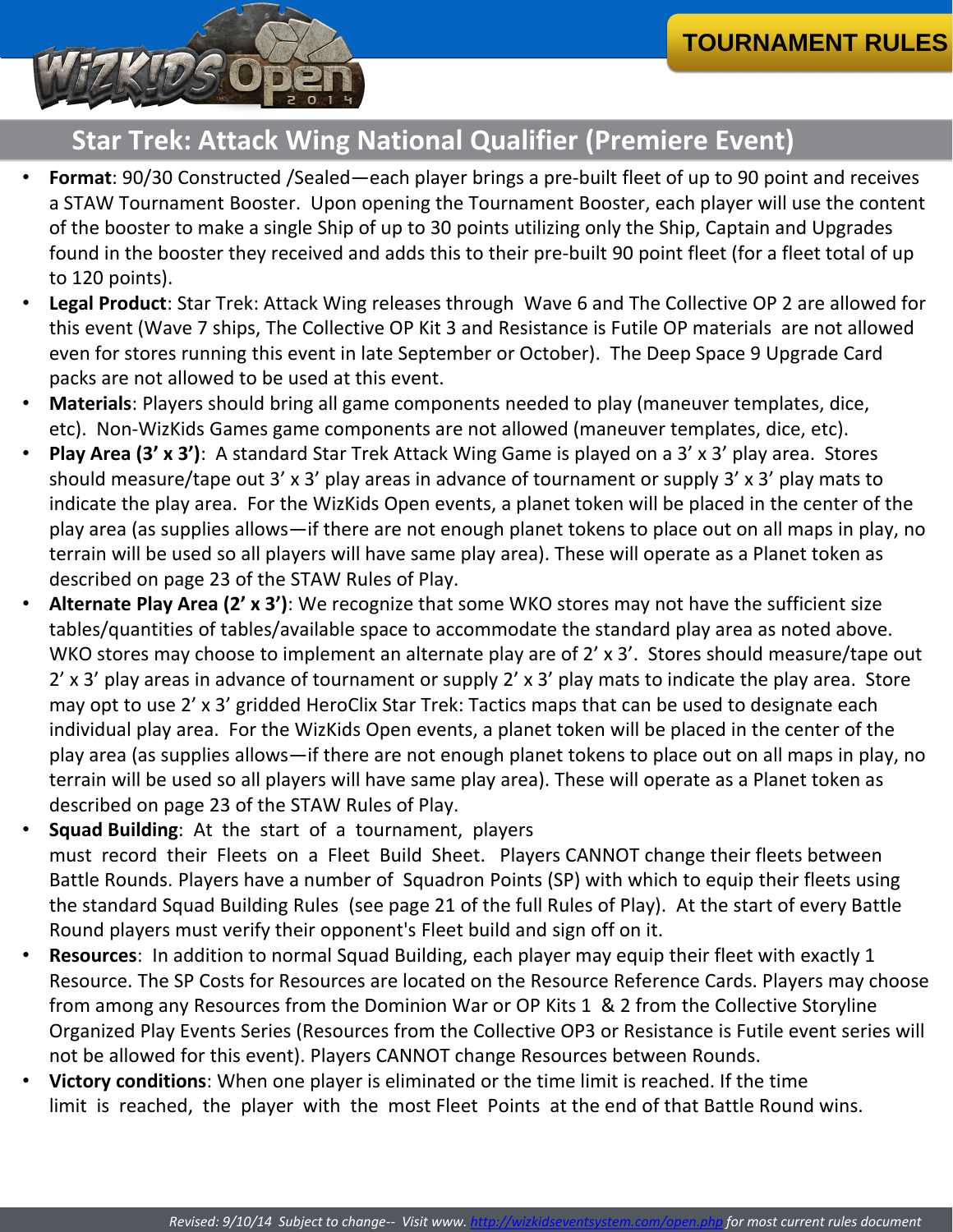- **Scoring**: Fleet Points are equal to the 120 MINUS the number of SP left in your opponent's surviving fleet. Points are recorded on players' Fleet Build Sheets as well as on the Score Sheet. A player's surviving Fleet includes: 1) any of that player's ships that are not destroyed, 2) any Upgrades those ships are still equipped with, and 3) any Upgrades that are placed under the ship card. NOTE: Any Upgrades that a player discards to use for their text ability are placed under the ship card on which they were equipped. Any Upgrades that are under a ship that was destroyed are also destroyed. A player who receives a Bye will receive a Win with 60 Fleet Points.
- **Byes**: A bye is issued when there are an odd number of players in a Swiss event. A bye is considered a win. First-round byes are assigned randomly. In subsequent rounds, the bye is given to the lowestranked player who has not already received a bye. The Bye player receives a Win for the round with 60 points.
- **Mission/Scenario Rules**: During Swiss Rounds (3 rounds), each Sector Condition is played in a different round:

Round 1: Nebula Round 2: Energy Flux Round 3: Meteor Shower

During Single Elimination Rounds, Judge rolls at start of round to randomly select one of the above Sector Conditions to be active for round.

# **Star Trek: Attack Wing National Qualifier (Premiere Event)-** *continued*



*Revised: 9/10/14 Subject to change-- Visit www.<http://wizkidseventsystem.com/open.php> for most current rules document*